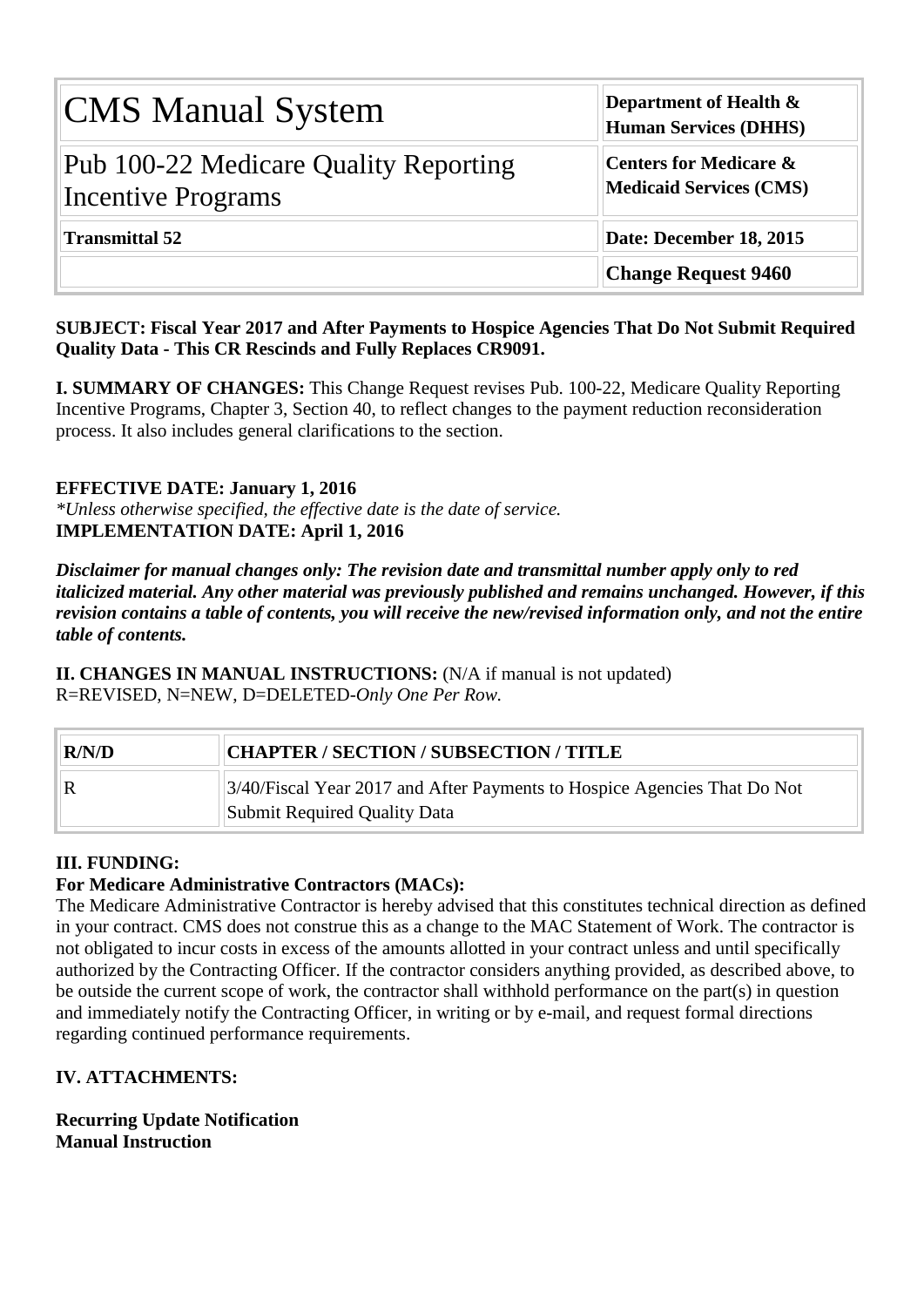# **Attachment - Recurring Update Notification**

| Pub. 100-22 | <b>Transmittal: 52</b> | Date: December 18, 2015   Change Request: 9460 |  |
|-------------|------------------------|------------------------------------------------|--|
|-------------|------------------------|------------------------------------------------|--|

**SUBJECT: Fiscal Year 2017 and After Payments to Hospice Agencies That Do Not Submit Required Quality Data - This CR Rescinds and Fully Replaces CR9091.**

**EFFECTIVE DATE: January 1, 2016**

*\*Unless otherwise specified, the effective date is the date of service.* **IMPLEMENTATION DATE: April 1, 2016**

#### **I. GENERAL INFORMATION**

**A. Background:** Section 3004 of the Affordable Care Act amended the Act to authorize a quality reporting program for hospices. Section 1814(i)(5)(A)(i) of the Act requires that beginning with FY 2014 and each subsequent FY, the Secretary shall reduce the market basket update by 2 percentage points for any hospice that does not comply with the quality data submission requirements with respect to that FY. For payments in fiscal years 2014 through 2016, this requirement was limited to the reporting of Hospice Item Set (HIS) data. Effective for payments in fiscal year 2017 and after, the requirement also includes submission of Hospice Consumer Assessment of Health Providers and Systems (CAHPS®) Survey data.

**B. Policy:** Section 3004(c) of the Affordable Care Act amended section 1814(i)(5) of the Act to authorize a quality reporting program for hospices. Section  $1814(i)(5)(A)(i)$  of the Act requires that beginning with fiscal year (FY) 2014 and each subsequent FY, the Secretary shall reduce the market basket update by 2 percentage points for any hospice that does not comply with the quality data submission requirements with respect to that FY. Depending on the amount of the annual update for a particular year, a reduction of 2 percentage points could result in the annual market basket update being less than 0.0 percent for a FY and may result in payment rates that are less than payment rates for the preceding FY. Any reduction based on failure to comply with the reporting requirements, as required by section  $1814(i)(5)(B)$  of the Act, would apply only for the particular FY involved. Any such reduction would not be cumulative or be taken into account in computing the payment amount for subsequent FYs.

#### **II. BUSINESS REQUIREMENTS TABLE**

| <b>Number</b> | <b>Requirement</b>                                                                                                                                                                                                                                                                                                                                                        |                   | <b>Responsibility</b> |             |        |                       |                        |                                   |                                    |             |  |  |  |  |  |  |  |  |  |  |  |  |  |  |  |  |  |  |  |  |  |  |             |  |  |  |                                  |  |       |
|---------------|---------------------------------------------------------------------------------------------------------------------------------------------------------------------------------------------------------------------------------------------------------------------------------------------------------------------------------------------------------------------------|-------------------|-----------------------|-------------|--------|-----------------------|------------------------|-----------------------------------|------------------------------------|-------------|--|--|--|--|--|--|--|--|--|--|--|--|--|--|--|--|--|--|--|--|--|--|-------------|--|--|--|----------------------------------|--|-------|
|               |                                                                                                                                                                                                                                                                                                                                                                           | A/B<br><b>MAC</b> |                       |             |        |                       |                        |                                   |                                    |             |  |  |  |  |  |  |  |  |  |  |  |  |  |  |  |  |  |  |  |  |  |  | D<br>M<br>E |  |  |  | Shared-<br>System<br>Maintainers |  | Other |
|               |                                                                                                                                                                                                                                                                                                                                                                           | $\mathbf{A}$      | B                     | H<br>H<br>H | M<br>A | $\mathbf F$<br>S<br>S | M<br>$\mathsf{C}$<br>S | $\overline{\mathsf{V}}$<br>M<br>S | $\mathcal{C}$<br>W<br>$\mathbf{F}$ |             |  |  |  |  |  |  |  |  |  |  |  |  |  |  |  |  |  |  |  |  |  |  |             |  |  |  |                                  |  |       |
| 9460.1        | Medicare contractors shall send hospices initial<br>notification letters that indicate whether the hospice<br>was non-compliant with regard to HIS reporting,<br>hospice CAHPS survey reporting, or both no later<br>than 10 business days from the receipt of the<br>Technical Direction Letter that provides the list of<br>hospices potentially subject to reductions. |                   |                       | X           |        |                       |                        |                                   |                                    | <b>CCSO</b> |  |  |  |  |  |  |  |  |  |  |  |  |  |  |  |  |  |  |  |  |  |  |             |  |  |  |                                  |  |       |

*"Shall" denotes a mandatory requirement, and "should" denotes an optional requirement.*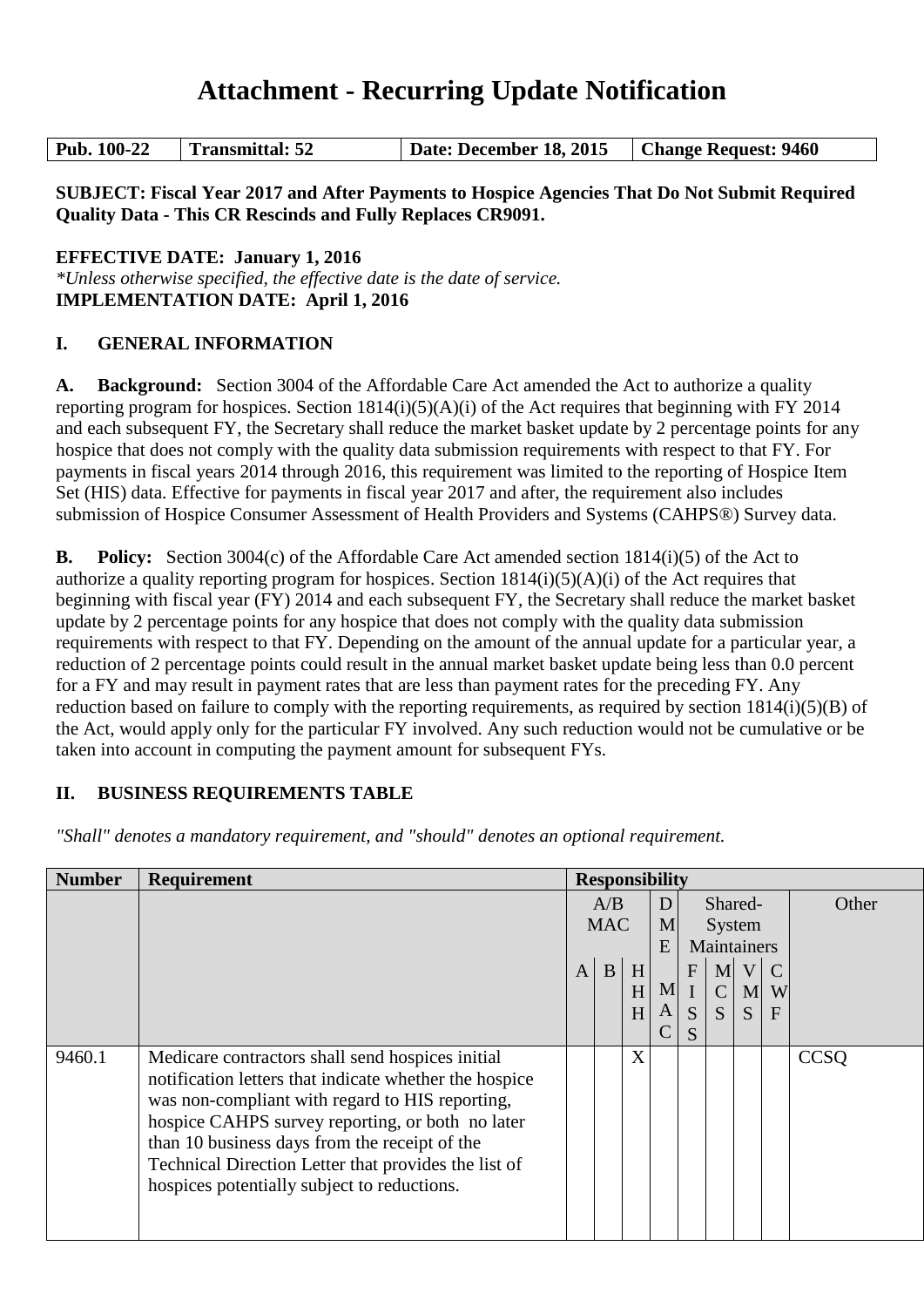| <b>Number</b> | Requirement                                                                                                                                                                                                                                                                                                                                      | <b>Responsibility</b>            |   |             |                          |                                       |                                    |                                  |                                    |             |
|---------------|--------------------------------------------------------------------------------------------------------------------------------------------------------------------------------------------------------------------------------------------------------------------------------------------------------------------------------------------------|----------------------------------|---|-------------|--------------------------|---------------------------------------|------------------------------------|----------------------------------|------------------------------------|-------------|
|               |                                                                                                                                                                                                                                                                                                                                                  | A/B<br>D<br><b>MAC</b><br>M<br>E |   |             |                          |                                       |                                    | Shared-<br>System<br>Maintainers |                                    | Other       |
|               |                                                                                                                                                                                                                                                                                                                                                  | $\mathbf{A}$                     | B | H<br>H<br>H | M<br>A<br>$\overline{C}$ | $\mathbf{F}$<br>$\mathbf I$<br>S<br>S | $\mathbf{M}$<br>$\mathcal{C}$<br>S | V<br>M<br>S                      | $\mathcal{C}$<br>W<br>$\mathbf{F}$ |             |
|               |                                                                                                                                                                                                                                                                                                                                                  |                                  |   |             |                          |                                       |                                    |                                  |                                    |             |
| 9460.2        | Medicare contractors shall use the model language to<br>indicate whether the hospice was noncompliant with<br>regard to Hospice Quality Reporting.                                                                                                                                                                                               |                                  |   | X           |                          |                                       |                                    |                                  |                                    | <b>CCSQ</b> |
| 9460.3        | Once all noncompliant hospices have been notified the<br>MACs shall send a report to the CMS COR for the<br>Hospice Quality Reporting Program.                                                                                                                                                                                                   |                                  |   | X           |                          |                                       |                                    |                                  |                                    | <b>CCSQ</b> |
| 9460.4        | Medicare Administrative Contractor (MAC) shall<br>include within the report, the provider name, provider<br>CCN, provider address, provider contact name, and<br>date of notification.                                                                                                                                                           |                                  |   | X           |                          |                                       |                                    |                                  |                                    | CCSQ        |
| 9460.5        | Medicare contractors shall send hospices dispute<br>notification letters using the model language to<br>indicate the CMS decision in regards to the<br>reconsideration process no later than 10 business days<br>from the receipt of the Technical Direction Letter that<br>provides the list of hospices subject to reductions.                 |                                  |   | X           |                          |                                       |                                    |                                  |                                    | <b>CCSQ</b> |
| 9460.6        | Contractors shall send this second letter only to<br>hospices that requested a reconsideration.                                                                                                                                                                                                                                                  |                                  |   | X           |                          |                                       |                                    |                                  |                                    | <b>CCSQ</b> |
| 9460.7        | Medicare contractors shall insert the correct (upheld or<br>reversed) CMS provided model language statement<br>with regard to the reconsideration determination in the<br>dispute determination letters.                                                                                                                                         |                                  |   | X           |                          |                                       |                                    |                                  |                                    | <b>CCSQ</b> |
| 9460.8        | Following the reconsideration process, CMS will<br>provide the Medicare contractors with a final list of<br>hospices that failed to comply with the data reporting<br>submission requirements. Medicare contractors shall<br>update the hospice provider file based on the final<br>APU determination decision as provided on the final<br>list. |                                  |   | X           |                          |                                       |                                    |                                  |                                    | CCSQ        |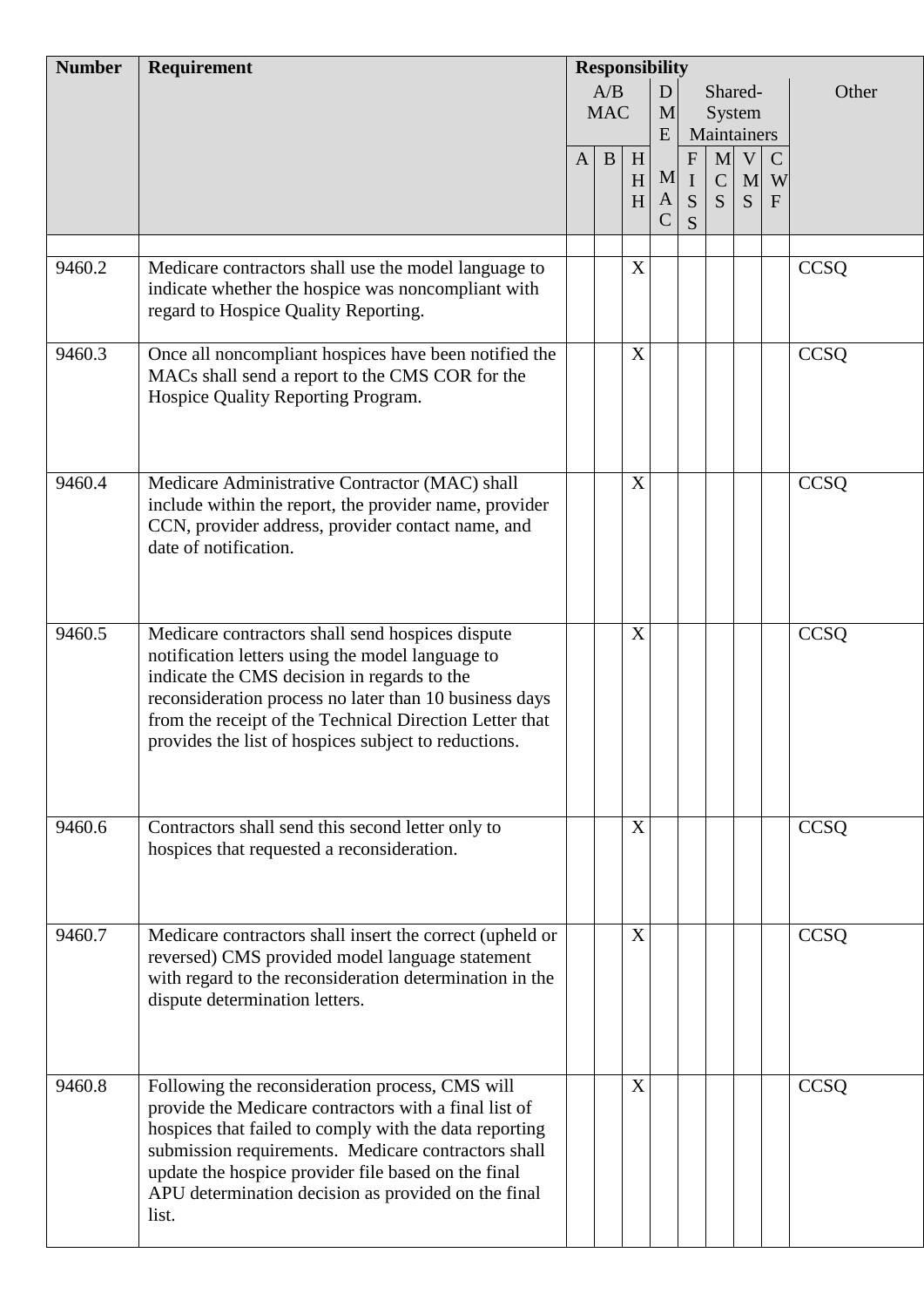| <b>Number</b> | Requirement | <b>Responsibility</b> |            |   |              |                          |               |             |               |       |  |
|---------------|-------------|-----------------------|------------|---|--------------|--------------------------|---------------|-------------|---------------|-------|--|
|               |             |                       | A/B<br>D   |   |              |                          |               | Shared-     |               | Other |  |
|               |             |                       | <b>MAC</b> |   |              | System<br>M <sub>l</sub> |               |             |               |       |  |
|               |             |                       |            |   | E            |                          |               | Maintainers |               |       |  |
|               |             | A                     | B          | H |              | $\mathbf{F}$             | M             | V           | $\mathcal{C}$ |       |  |
|               |             |                       |            | H | M            |                          | $\mathcal{C}$ | M           | W             |       |  |
|               |             |                       |            | H | A            | S                        | S             | S           | $\mathbf F$   |       |  |
|               |             |                       |            |   | $\mathsf{C}$ | S                        |               |             |               |       |  |
|               |             |                       |            |   |              |                          |               |             |               |       |  |
|               |             |                       |            |   |              |                          |               |             |               |       |  |

#### **III. PROVIDER EDUCATION TABLE**

| <b>Number</b> | Requirement                                                                                                                                                                                                                                                                                                                                                                                                                                                                                                                                                                                                                                                                                                                                                                                                                                                                                                                                 |   | <b>Responsibility</b> |             |             |                         |
|---------------|---------------------------------------------------------------------------------------------------------------------------------------------------------------------------------------------------------------------------------------------------------------------------------------------------------------------------------------------------------------------------------------------------------------------------------------------------------------------------------------------------------------------------------------------------------------------------------------------------------------------------------------------------------------------------------------------------------------------------------------------------------------------------------------------------------------------------------------------------------------------------------------------------------------------------------------------|---|-----------------------|-------------|-------------|-------------------------|
|               |                                                                                                                                                                                                                                                                                                                                                                                                                                                                                                                                                                                                                                                                                                                                                                                                                                                                                                                                             |   | A/B<br><b>MAC</b>     |             | D<br>M<br>E | $\mathcal{C}$<br>E<br>D |
|               |                                                                                                                                                                                                                                                                                                                                                                                                                                                                                                                                                                                                                                                                                                                                                                                                                                                                                                                                             | A | B                     | H<br>H<br>H | M<br>A<br>C | I                       |
| 9460.9        | MLN Article: A provider education article related to this instruction will be<br>available at http://www.cms.gov/Outreach-and-Education/Medicare-Learning-<br>Network-MLN/MLNMattersArticles/ shortly after the CR is released. You will<br>receive notification of the article release via the established "MLN Matters"<br>listserv. Contractors shall post this article, or a direct link to this article, on their<br>Web sites and include information about it in a listsery message within 5<br>business days after receipt of the notification from CMS announcing the<br>availability of the article. In addition, the provider education article shall be<br>included in the contractor's next regularly scheduled bulletin. Contractors are<br>free to supplement MLN Matters articles with localized information that would<br>benefit their provider community in billing and administering the Medicare<br>program correctly. |   |                       | X           |             |                         |

#### **IV. SUPPORTING INFORMATION**

#### **Section A: Recommendations and supporting information associated with listed requirements: N/A**

*"Should" denotes a recommendation.*

| X-Ref<br><b>Requirement</b><br><b>Number</b> | Recommendations or other supporting information: |
|----------------------------------------------|--------------------------------------------------|
|                                              |                                                  |

#### **Section B: All other recommendations and supporting information:** N/A

#### **V. CONTACTS**

**Pre-Implementation Contact(s):** Michelle Brazil, 410-786-1648 or michelle.brazil@cms.hhs.gov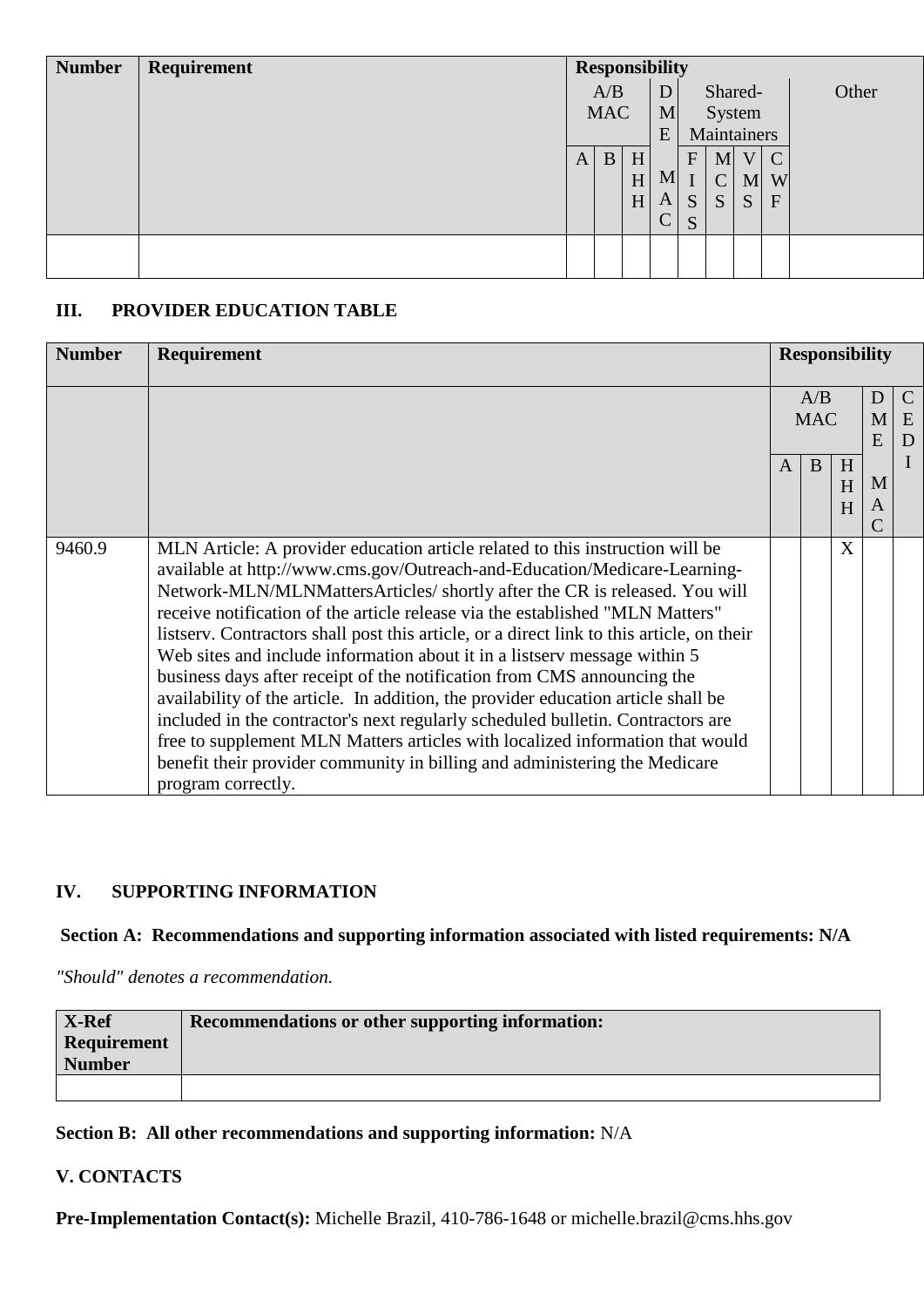Post-Implementation Contact(s): Contact your Contracting Officer's Representative (COR).

#### **VI. FUNDING**

#### **Section A: For Medicare Administrative Contractors (MACs):**

The Medicare Administrative Contractor is hereby advised that this constitutes technical direction as defined in your contract. CMS does not construe this as a change to the MAC Statement of Work. The contractor is not obligated to incur costs in excess of the amounts allotted in your contract unless and until specifically authorized by the Contracting Officer. If the contractor considers anything provided, as described above, to be outside the current scope of work, the contractor shall withhold performance on the part(s) in question and immediately notify the Contracting Officer, in writing or by e-mail, and request formal directions regarding continued performance requirements.

#### **ATTACHMENTS: 0**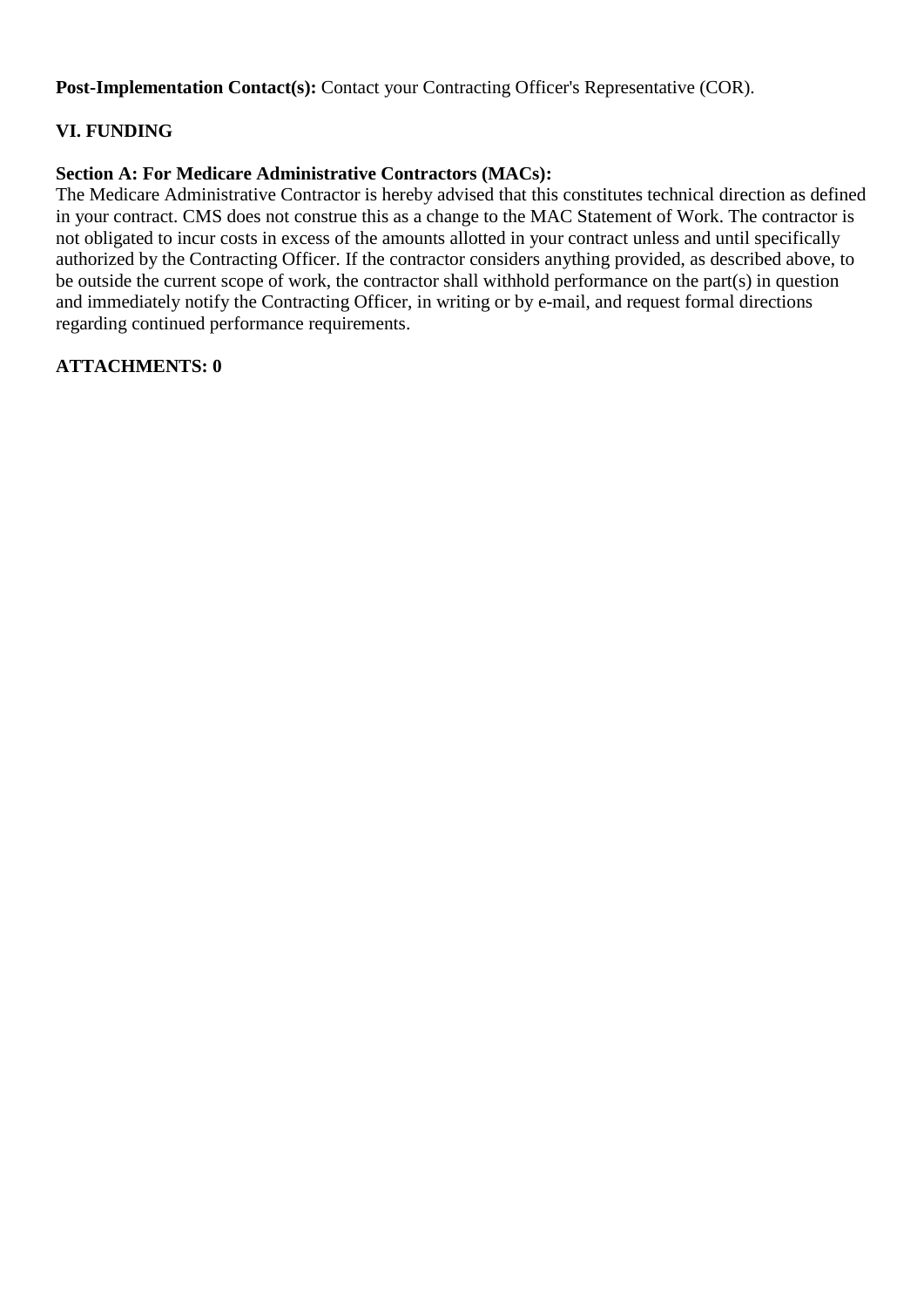# **Medicare Quality Reporting Incentive Programs Manual**

# **Chapter 3 – Contractor Incentive Program Payment Operational Instructions**

**Table of Contents** *(Rev.52, Issued: 12-18-15)*

## **Transmittals for Chapter 3**

40 – Fiscal Year 2017and After Payments to Hospice Agencies That Do Not Submit Required Quality Data

## **40 – Fiscal Year 2017 and After Payments to Hospice Agencies That Do Not Submit Required Quality Data**

*(Rev. 52, Issued: 12-18-15, Effective: 01-01-2016, Implementation: 04-01-16)*

Section 3004 of the Affordable Care Act directs the Secretary to establish quality reporting requirements for Hospice Agencies. In fiscal year 2014 and each subsequent year, if a hospice agency does not submit required quality data, their payment rates for the year are reduced by 2 percentage points. CMS considers the following data as meeting the reporting requirement:

- HIS data submitted by hospices for all patient admissions beginning on or after January 1 through December 31, and
- Hospice CAHPS<sup>®</sup> Survey monthly data collection and submission from January 1 through December 31.

NOTE: Reporting requirements consider data reporting by hospices beginning January 1, 2015 through December 31, 2015 for fiscal year 2017 and after.

#### **Penalties for Failure to Report**

For fiscal year 2014, and each subsequent year, if a hospice agency does not submit required quality data, their payment rates for the year are reduced by 2 percentage points for that fiscal year. Application of the 2percentage point reduction may result in an update that is less than 0.0 for a fiscal year and in payment rates for a fiscal year being less than such payment rates for the preceding fiscal year. In addition, reporting-based reductions to the market basket increase factor will not be cumulative; they will only apply for the FY involved.

Every year, CMS will provide Medicare contractors with a Technical Direction Letter (TDL) which provides a list of hospice agencies that have not submitted the required HIS and/or hospice CAHPS survey data during the established timeframes. Contractors must update the quality indicator in the Provider Outpatient Specific File for each identified, hospice agency subject to the payment reduction. For calendar year 2014, CMS considers Hospice Item Set data submitted by the Hospices to CMS for reporting periods beginning on or after July 1, 2014 through December 31, 2014 as meeting the reporting requirements. For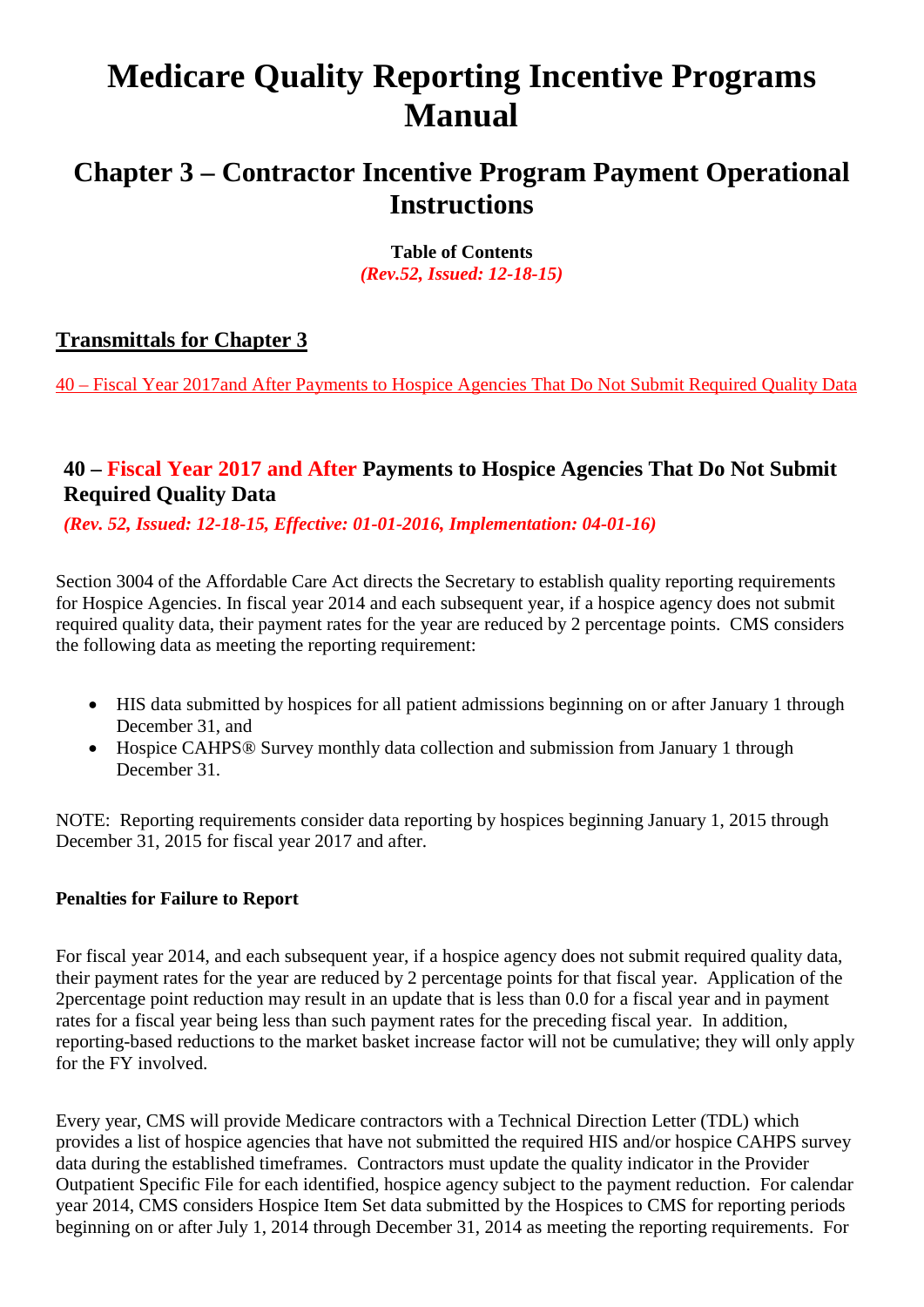calendar year 2015 and subsequent years, CMS considers Hospice Item Set and Hospice CAHPS® survey data submitted by hospices to CMS for reporting periods beginning on or after January 1, through December 31 as meeting the reporting requirements for that year.

In the FY 2015 Hospice Wage Index and Payment Rate Update final rule (79, FR 50487), CMS finalized that hospices that receive notification of certification on or after November 1 of the preceding year involved are excluded from any payment penalty for quality reporting purposes for the following FY. This requirement was codified at §418.312.

Each spring, Medicare contractors with hospice workloads will receive a technical direction letter (TDL), which provides a list of hospices that have not submitted the required hospice quality reporting data during the established timeframes. The contractor shall notify the hospice that they have been identified as not complying with the requirements of submitting quality data and are scheduled to have Medicare payments to their agency reduced by 2 percentage points. Medicare contractors shall include the model language at the end of this section in their initial notification letter to the hospices. The notification letter shall inform the hospice whether they were identified as not being in compliance with the HIS data requirement, the Hospice CAHPS survey data requirement or both. The notification letter shall also inform the hospice regarding the process to dispute their payment reduction if they disagree with the determination. The reconsideration process shall be outlined within the initial notification letter. Contractors shall send the notification letters no later than 10 business days from the receipt of the TDL.

Immediately after the notification letters are issued, Medicare contractors shall submit to the CMS contacts noted in the TDL a list of agencies who received a letter. Medicare contractors shall notify hospice agencies who wish to dispute their payment reduction of the procedure to request a reconsideration. There is a 30 day period from the date of the notification letter to submit a letter requesting reconsideration and documentation to support a finding of compliance.

CMS will then review all reconsideration requests received and provide a determination to the Medicare contractor typically within a period of 2 to 3 months. In its review of the hospice documentation, CMS will determine whether evidence to support a finding of compliance has been provided by the hospice. The determination will be made based solely on the documentation provided. If clear evidence to support a finding of compliance is not present, the 2-percentage point reduction will be upheld. If clear evidence of compliance is present, the reduction will be reversed.

After the reconsideration process has occurred and prior to October 1 of each FY, CMS will provide the Medicare contractors with a **final** list of hospices that failed to comply with the data submission requirements. The Medicare contractors will then be responsible for notifying each hospice that failed to comply with the quality data submission requirements that it will receive a 2 percentage point reduction in payment. The Medicare contractors will also update the hospice provider file based on the appropriate scenarios listed below. Medicare contractors shall include the model language at the end of this section in the dispute notification letter to the hospices. Contractors shall send this second letter only to hospices that requested a reconsideration. Additionally, the Medicare contractors shall include information regarding the hospices right to further appeal the 2-percentage point reduction via the Provider Reimbursement Review board (PRRB) appeals process. Contractors shall send the notification letters no later than 10 business days from the receipt of the TDL.

If the hospice does not dispute their reduction, the Medicare contractor shall update their provider file for the hospice. The contractor shall set an indicator in the provider file that triggers Medicare systems to calculate the 2-percentage point reduction on all claims for the upcoming year. If the CMS determination upholds the 2-percentage point reduction, the contractor shall update their provider file in this fashion also.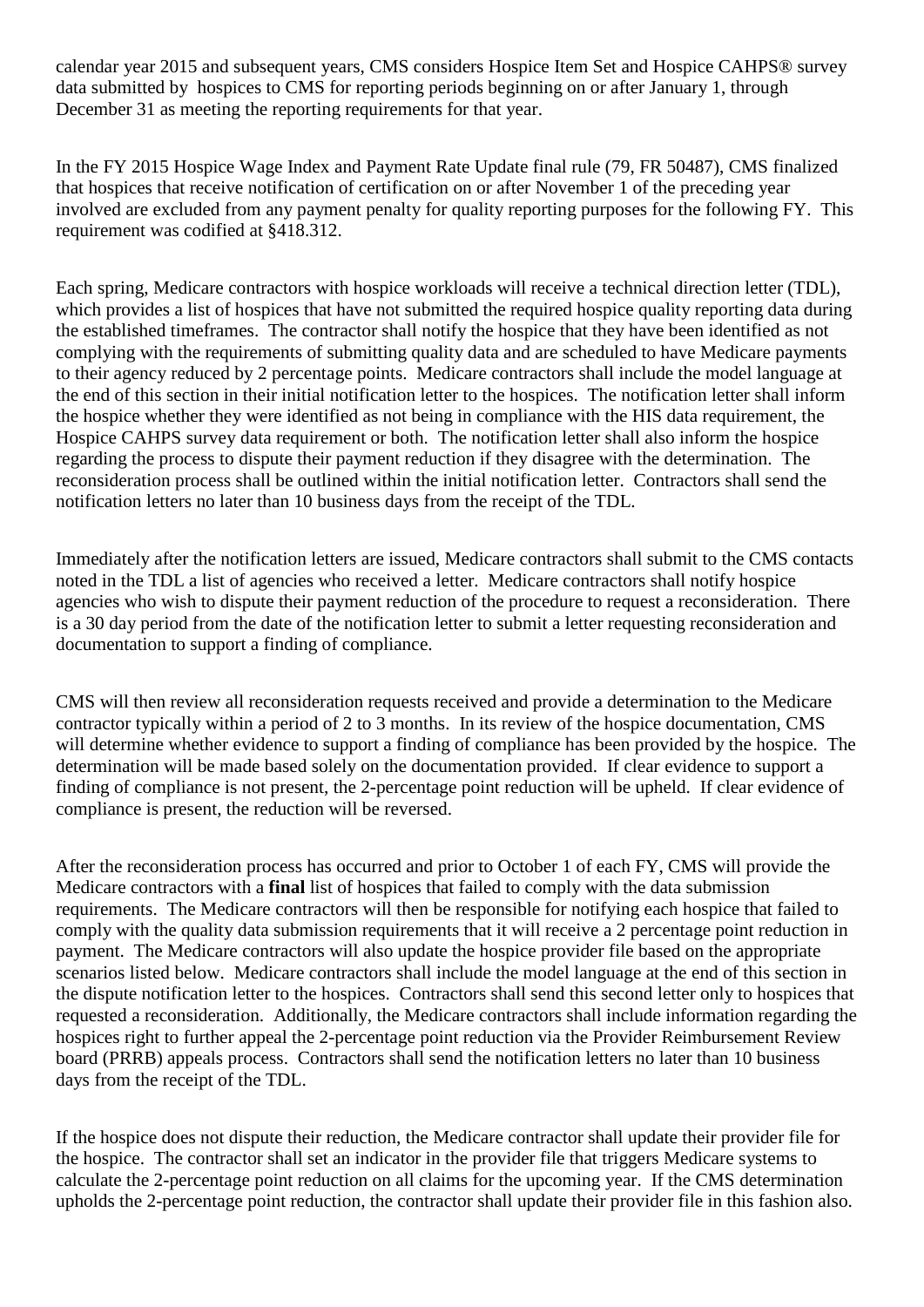If the CMS determination reverses the 2-percentage point reduction, the contractor shall not update their provider file for the hospice and shall notify the hospice that they will receive their full Hospice PPS payment update for the upcoming year.

#### **Model language for initial notification letters:**

*"This letter is to officially notify you that (Facility Name, CMS Certification Number 000000) is subject to a reduction in payment for not meeting the Affordable Care Act (ACA) of 2010 requirement for hospices to submit quality data. Therefore, Medicare payments to your agency will be reduced by 2 percentage points for [insert upcoming year]; unless you can provide evidence that, this determination is in error. Currently, the quality data reporting requirement consists of timely submission of Hospice Item Set (HIS) data and timely submission of Hospice Consumer Assessment of Healthcare Providers and Systems (CAHPS®) Survey data. CMS review of HIS and Hospice CAHPS® Survey submissions for this period found that your agency is noncompliant for the reporting requirements for [insert whether the hospice was noncompliant with HIS, Hospice CAHPS®, or both].* 

*If you believe you have been in compliance with the quality data reporting requirement and have been identified for this payment reduction in error, you must submit an email requesting reconsideration and provide documentation demonstrating your compliance. You have the right to request a reconsideration of this decision. If you choose to request a reconsideration of this decision, you must submit the request no later than 30 days following the receipt of this letter.* 

*The request must include the following information:*

- *The Hospice CMS Certification Number (CCN),*
- *The Hospice business name,*
- *The Hospice business address,*
- *The Administrator contact information, including name, email address, telephone number, and physical mailing address; or,*
- *The hospice may provide contact information for an Administrator-designated representative, to include name, email address, telephone number, and physical mailing address; and,*
- *The reason(s) for requesting reconsideration.*

*The request for reconsideration must be accompanied by supporting documentation demonstrating compliance. CMS will be unable to review any request that fails to provide the necessary documentation along with the request for reconsideration. Supporting documentation may include any or all of the following:*

- *Email communications,*
- *Evidence of HIS transmissions during the reporting period (e.g. an HIS Final Validation Report from the CASPER system showing a timely submission date);*
- *For HIS reporting, proof of previous exemption/extension approval for the prescribed reporting period.*
- *For hospices that have served fewer than 50 survey-eligible decedents/caregivers during the reporting period, evidence that the hospice filed the Participation Exemption Request Form by the deadline date and received approval from CMS.*
- *Notification of the CCN activation letter to prove that the CCN was not activated by November 1st.*
- *Evidence that the hospice continuously collected data and submitted data to the CAHPS® Hospice Survey Data Warehouse during the required timeframe.*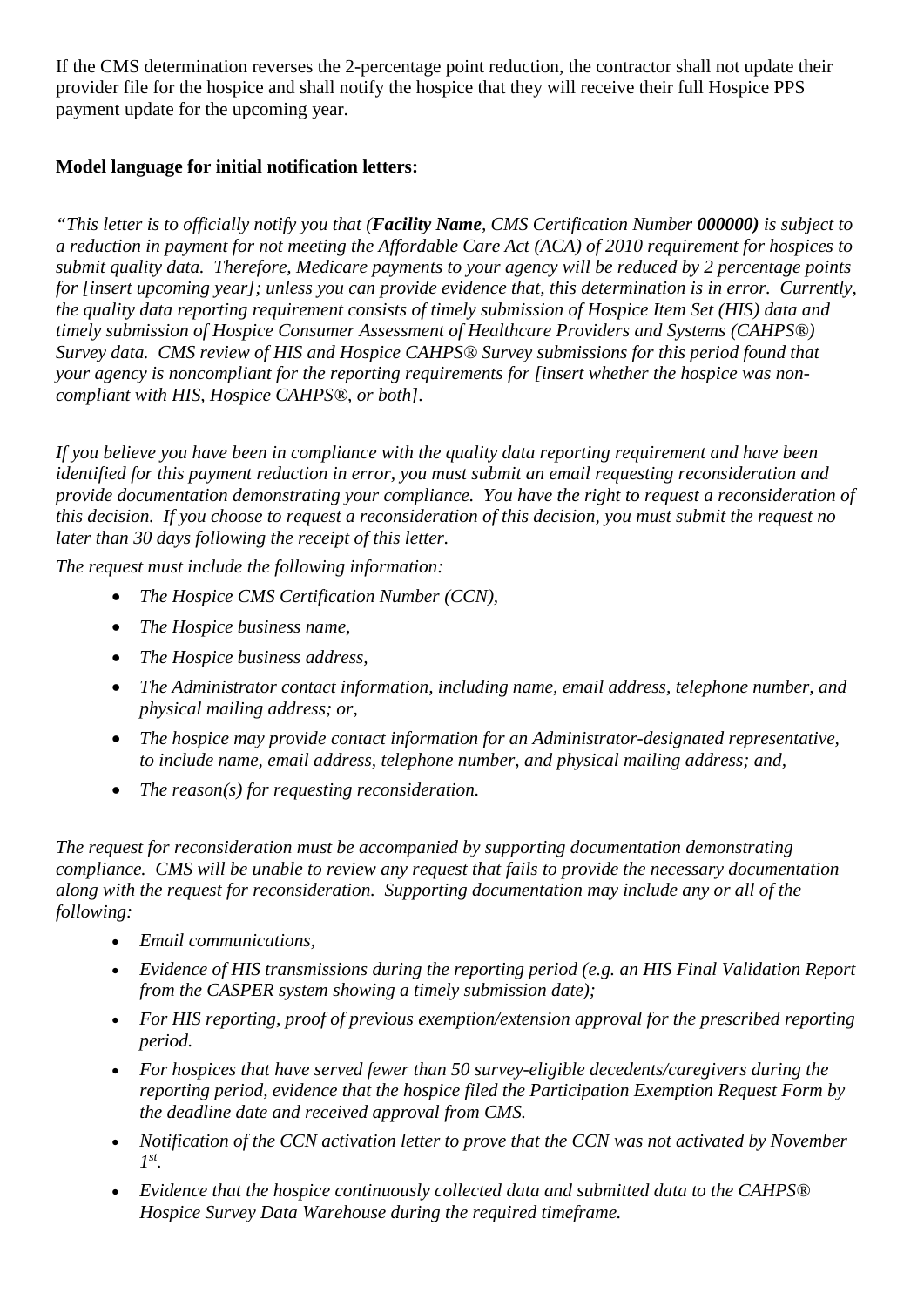*Documentation that does not support a finding of compliance is as follows:*

- *Evidence or admission of error on the part of hospice staff, even if the involved staff member are no longer employed by the hospice and/or a corrective action plan has been or will be put in place after the end of the reporting year;*
- *Evidence or assertion that failure to comply was the fault of a vendor or contractor that was hired by the hospice to perform reporting functions;*
- *Evidence of delays establishing electronic data interchange connectivity between the hospice and the Medicare claims processing contractor for the purpose of billing, since hospice quality reporting data is not dependent on billing, and;*
- *In cases where the ownership of the hospice changed during the reporting year, but the CCN of the hospice did not change evidence that failure to comply was the fault of the previous owner.*

*Your letter and documentation must be submitted via email to CMS for reconsideration, using the following email address: [HospiceQRPReconsiderations@cms.hhs.gov.](mailto:HospiceQRPReconsiderations@cms.hhs.gov)* 

*When preparing your request, be careful to ensure the following:*

- *Documents provided are relevant to the reason for your payment reduction (i.e. do not send HIS documentation in response to a Hospice CAHPS® related reduction);*
- *No protected health information (PHI) is included in the documents;*
- *All documents pertain to the same, current reporting year;*
- *Each request provides documents regarding a single hospice (do not combine requests or attach a list of hospice provider numbers to a request);*
- *If requesting a Hospice CAHPS® reconsideration regarding a participation exemption, provider specific information detailing why your hospice had no eligible patients.*

*In its review of the hospice documentation, CMS will determine whether evidence to support a finding of noncompliance has been provided by the hospice. The determination will be made based solely on the documentation provided. CMS will not contact the hospice to request additional information or to clarify incomplete or inconclusive information. For further questions related to the reconsideration process, please refer to the following CMS hospice website: [http://www.cms.gov/Medicare/Quality-Initiatives-](http://www.cms.gov/Medicare/Quality-Initiatives-Patient-Assessment-Instruments/Hospice-Quality-Reporting/Reconsideration-Requests.html)[Patient-Assessment-Instruments/Hospice-Quality-Reporting/Reconsideration-Requests.html.](http://www.cms.gov/Medicare/Quality-Initiatives-Patient-Assessment-Instruments/Hospice-Quality-Reporting/Reconsideration-Requests.html)"*

*A hospice must submit a request for reconsideration and receive a decision on that request before they can file an appeal with the Provider Reimbursement Review Board (PRRB)."*

The Medicare contractor shall update (or not update) the hospice provider file based on the appropriate scenario listed below:

#### **Upheld**

• If the hospice was notified that it was potentially subject to the 2-percentage point reduction, and did not request a reconsideration, then the Medicare contractor shall set a quality reporting indicator in the provider file that triggers Medicare systems to calculate the 2 percentage point reduction on all of the hospice's claims for the upcoming fiscal year.

• If the hospice was notified that it was potentially subject to the 2 percentage point reduction, and requested a reconsideration, but on reconsideration CMS upheld the decision to apply the 2 percentage point reduction, then the Medicare contractor shall set a quality reporting indicator in the provider file that